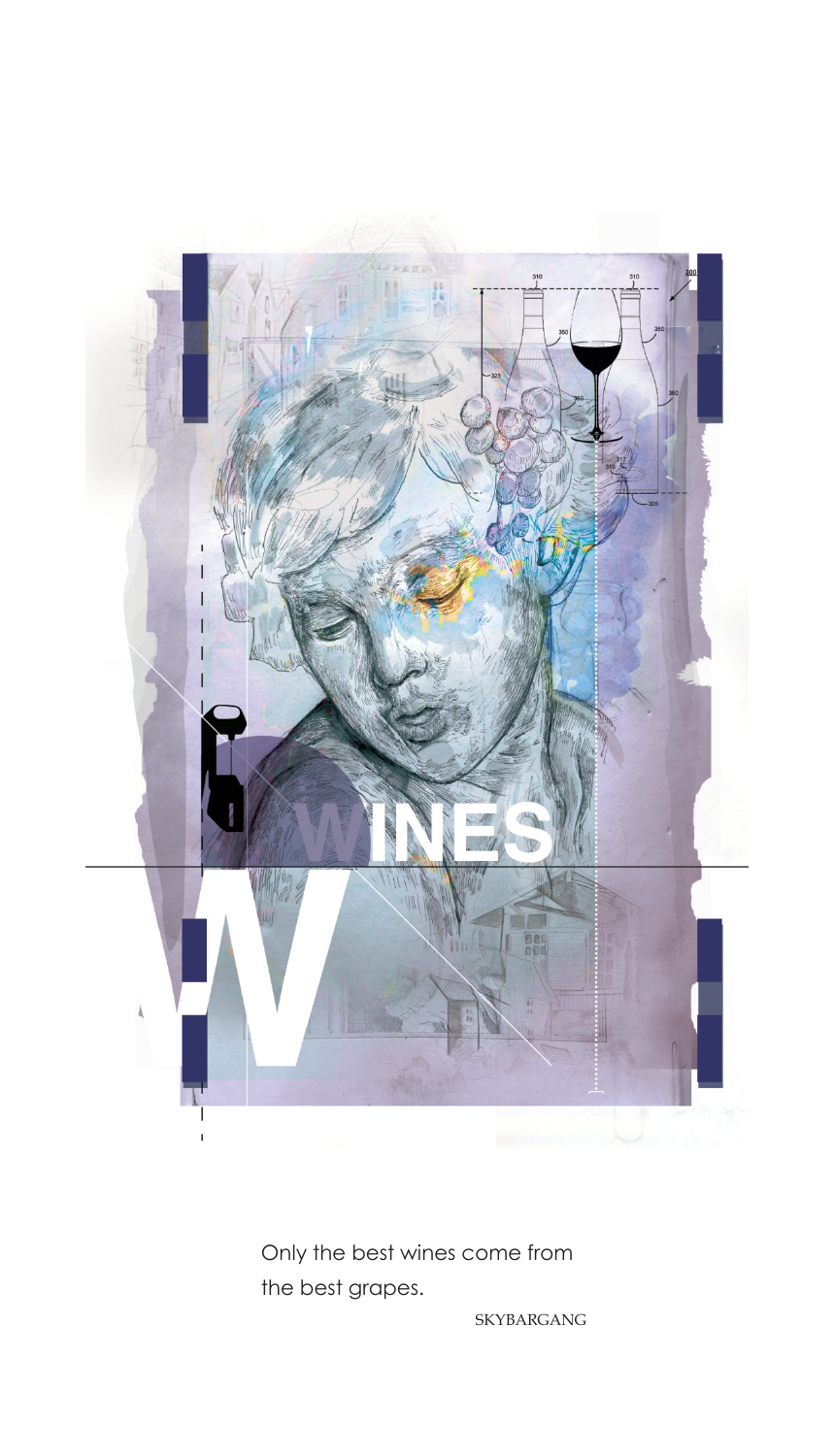BY THE GLASS

 $0,11$ 

#### **CHAMPAGNE & SEKT**

| <b>NV</b> | <b>Blanc de Blancs Grand Cru Extra Brut</b><br>POL COURONNE, Champagne, France | /chardonnav/ | 8.90€ |
|-----------|--------------------------------------------------------------------------------|--------------|-------|
| <b>NV</b> | Rizling vlašský Pestovateľský sekt Brut                                        |              | 4.90€ |

VELKEER, Nitrianska v.o., Slovakia

#### **WHITE WINE**

| 2021 | Hetera<br>VINS WINERY, Nitrianska v.o., Slovakia                 | 4.90 €     |
|------|------------------------------------------------------------------|------------|
| 2021 | Grüner Veltliner Federspiel J&G<br>HÖGL, Wachau, Austria         | 5.30€      |
| 2021 | <b>Sauvignon DOC</b><br>SPECOGNA, Friuli - Venezia Giulia, Italy | $5.50 \in$ |

### **WHITE WINE BY CORAVIN**

| 2018 | Staré hory /riesling, silvánske zelené, silvánske červené/<br>MALÉ DIVY, Malokarpatská v.o., Slovakia     | 6.90€   |
|------|-----------------------------------------------------------------------------------------------------------|---------|
| 2019 | Veltlínske zelené · natural · biodynamic · unfiltered<br>ZLATÝ ROH, Malokarpatská v.o., Slovakia          | 6.90€   |
| 2020 | <b>Pinot Blanc Impression</b> • natural • oak barrel<br>PIVNICA BRHLOVCE, Nitrianska v.o., Slovakia       | 6.90€   |
| 2017 | Sáfránkert Olaszrizling<br>/rizling vlašský/<br>FIGULA, Balaton, Hungary                                  | 6.90€   |
| 2017 | <b>Pinot Grigio Ramato Riserva</b> . orange wine . oak barrel<br>SPECOGNA, Friuli - Venezia Giulia, Italy | 8.90€   |
| 2014 | Batár IGT<br>/chardonnay, pinot bianco/ •vegan •biodynamic •barrique<br>QUERCIABELLA, Tuscany, Italy      | 13.50 € |
| 2015 | Riesling<br>/polosladké - medium sweet/<br>MIRO FONDRK, Južnoslovenská v.o., Slovakia                     | 6.90€   |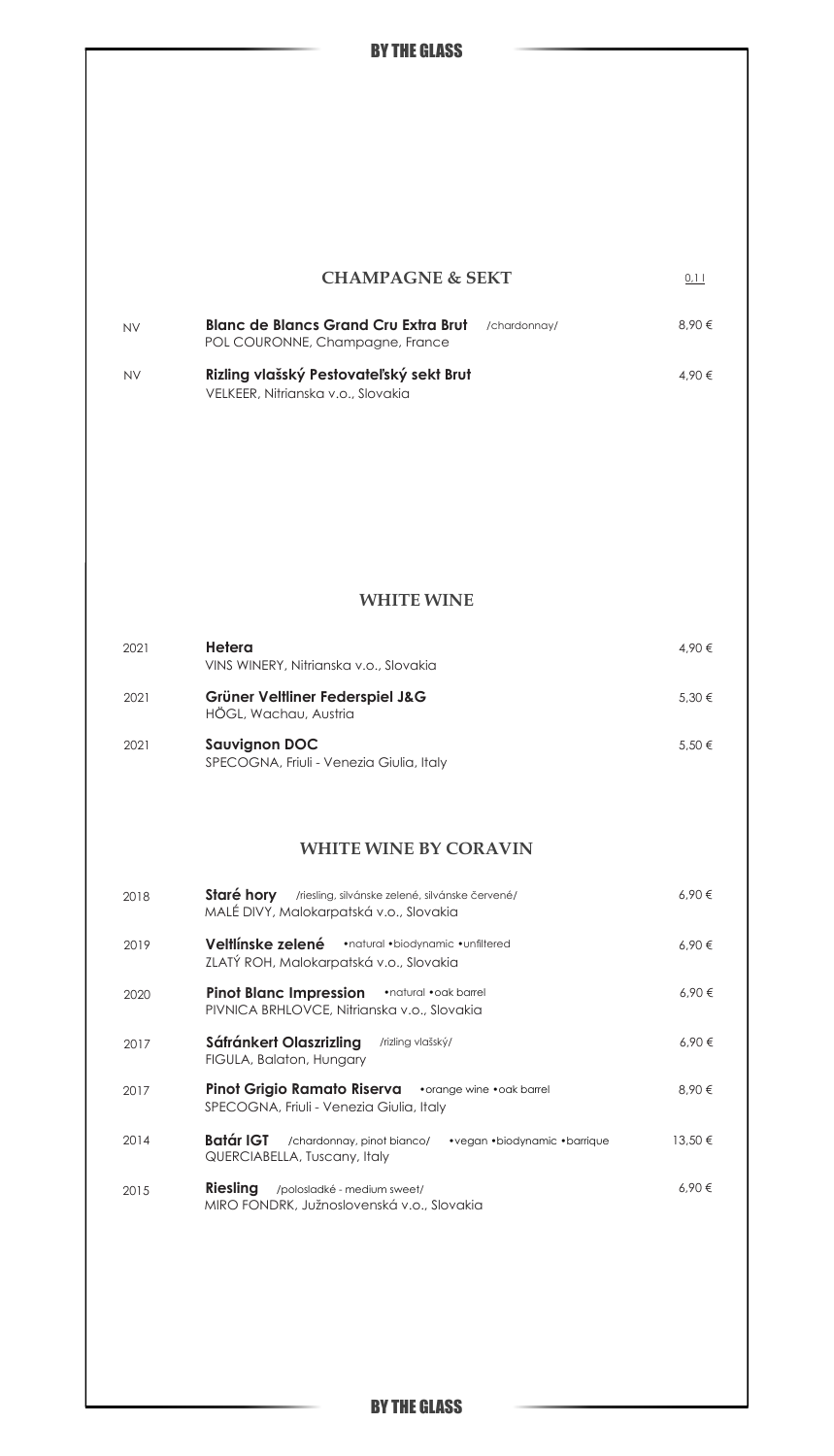$0,11$ 

| <b>ROSÉ WINE</b> |
|------------------|
|                  |

| 2021 | <b>Cabernet Franc Rosé</b> /polosuché - medium dry/ | $4.90 \in$ |  |
|------|-----------------------------------------------------|------------|--|
|      | TAJNA, Nitrianska v.o., Slovakia                    |            |  |
| 2021 | Château Lauzade Rosé /grenache, cinsault, syrah/    | $5.50 \in$ |  |
|      | CHÂTEAU LAUZADE, Provence, France                   |            |  |

#### **RED WINE**

| 2018 | Dunaj<br>VINS WINERY, Južnoslovenská v.o., Slovakia                                       | 4.90 €     |
|------|-------------------------------------------------------------------------------------------|------------|
| 2019 | Frankovka modrá<br>$\bullet$ low histamine<br>MARTIN POMFY, Južnoslovenská v.o., Slovakia | $5.30 \in$ |
| 2021 | Finca Las Moras Malbec<br>FINCA LAS MORAS, Mendoza, Argentina                             | $5.30 \in$ |

### **RED WINE BY CORAVIN**

| 2016 | <b>Hron Barrique</b><br>MIRO FONDRK, Južnoslovenská v.o., Slovakia | • barrique 26m • unfiltered |                                                     | 7.90€   |
|------|--------------------------------------------------------------------|-----------------------------|-----------------------------------------------------|---------|
| 2018 | Secret Reserva<br>TAJNA, Nitrianska v.o., Slovakia                 |                             | /cabernet franc, cabernet sauvignon, merlot, dunaj/ | 8.90€   |
| 2015 | <b>Cabernet Sauvignon</b><br>VINKOR, Južnoslovenská v.o., Slovakia |                             |                                                     | 7.90 €  |
| 2015 | Villányi Cabernet Franc<br>GERE TAMÁS & ZSOLT, Villány, Hungary    |                             | •barrique 18m                                       | 7.90 €  |
| 2016 | Château La Forge Grand Cru<br>JCP MALTUS, Bordeaux, France         |                             | /merlot, cabernet franc/                            | 10.90 € |
| 2019 | Aalto<br>/tempranillo/<br><b>BODEGAS AALTO</b>                     |                             |                                                     | 10.90 € |
| 2015 | <b>Brunello di Montalcino DOCG</b><br>LA FIORITA, Tuscany, Italy   |                             | /sangiovese/                                        | 10.90€  |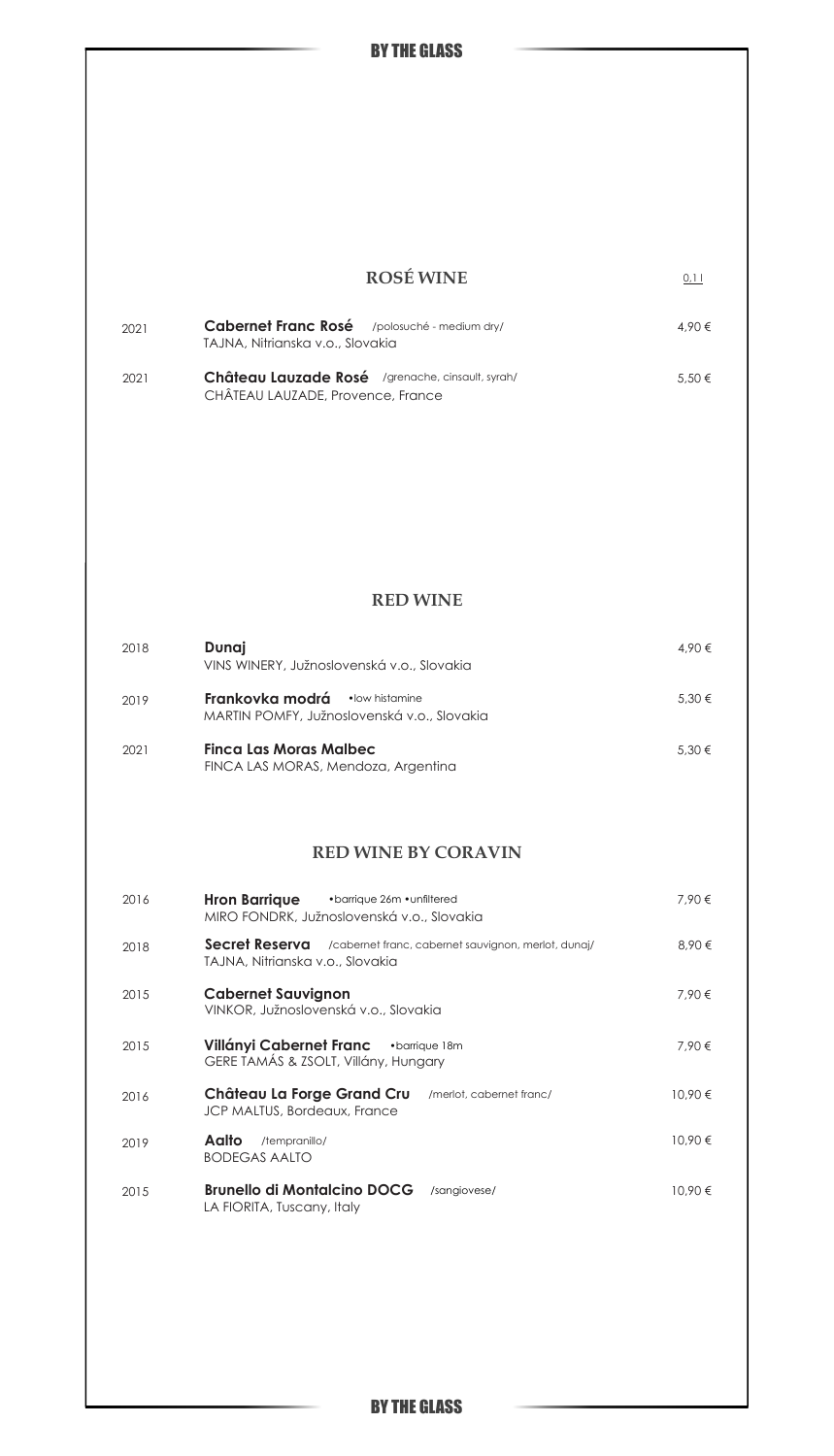# FRANCE

# **CHAMPAGNE**

### Cuvée Collection

| <b>NV</b> | <b>Esprit Brut Nature</b> /pinot noir, chardonnay/<br><b>HENRI GIRAUD</b>                            | 65,00 €  |
|-----------|------------------------------------------------------------------------------------------------------|----------|
| 2013      | MV13 Fût de Chêne Grand Cru 'Aÿ' Brut /pinot noir, chardonnay/<br><b>HENRI GIRAUD</b>                | 159,00 € |
| <b>NV</b> | Royale Réserve Brut /pinot noir, chardonnay, meunier/<br>PHILIPPONNAT                                | 69,00€   |
| NV.       | <b>Brut Nature Dosage Zéro "Mag 16"</b> /pinot noir, chardonnay, meunier/<br><b>AR LENOBLE</b>       | 69,00€   |
| NV        | Réserve Brut /pinot noir, chardonnay, meunier/<br>POL ROGER                                          | 89,00 €  |
| NV.       | Extra Brut - Extra Old Cuvée #1 /pinot noir, meunier, chardonnay/<br><b>VEUVE CLICQUOT PONSARDIN</b> | 119,00 € |
| 2006      | La Grande Dame Brut /pinot noir, chardonnay/<br><b>VEUVE CLICQUOT PONSARDIN</b>                      | 199,00 € |
| <b>NV</b> | Grande Cuvée 169éme Édition Brut /pinot noir, chardonnay, meunier/<br><b>KRUG</b>                    | 269,00€  |
| 2012      | <b>Belle Epoque Brut</b> /chardonnay, pinot noir, meunier/<br>PERRIER-JOUËT                          | 199,00€  |
|           |                                                                                                      |          |
|           | Rosé Collection                                                                                      |          |
| 2007      | Cuvée 1522 Rosé Brut<br>/pinot noir, chardonnay/<br>PHILIPPONNAT                                     | 135,00 € |
| NV.       | Rosé Brut<br>/pinot noir, chardonnay/<br><b>RUINART</b>                                              | 95,00 €  |
| <b>NV</b> | <b>Rosé Brut</b> / chardonnay, pinot noir, meunier/<br><b>BILLECART-SALMON</b>                       | 99,00€   |
|           |                                                                                                      |          |
|           | Blanc de Blancs                                                                                      |          |
| <b>NV</b> | <b>Blanc de Blancs Grand Cru Extra Brut</b><br>/chardonnay/                                          | 65,00 €  |
|           | POL COURONNE                                                                                         |          |
| NV        | Blanc de Blancs Brut<br>/chardonnay/<br><b>RUINART</b>                                               | 99,00€   |
| 2012      | <b>Blanc de Blancs Grand Cru 'Chouilly' Extra Brut</b><br>/chardonnay/<br><b>AR LENOBLE</b>          | 109,00 € |
|           |                                                                                                      |          |
|           | <b>Blanc</b> de Noirs                                                                                |          |
| 2013      | <b>Blanc de Noirs Premier Cru 'Bisseuil' Brut</b><br>/pinot noir/<br><b>AR LENOBLE</b>               | 99,00 €  |
|           |                                                                                                      |          |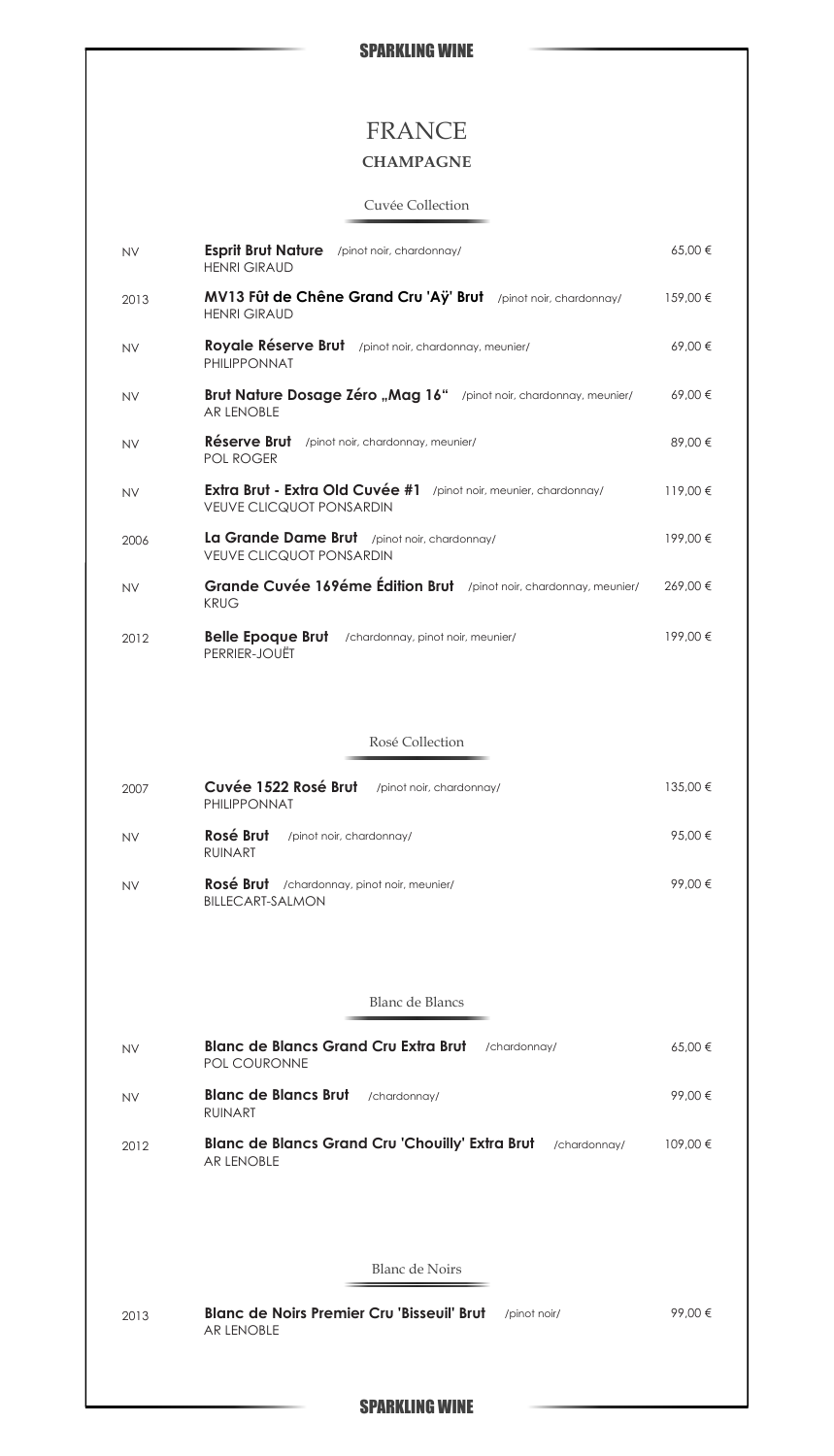# FRANCE

## **CHAMPAGNE**

#### Half Bottles

| <b>NV</b> | Royale Réserve Brut<br>PHILIPPONNAT | /pinot noir, chardonnay, meunier/ 0,375 L | 37.00 € |
|-----------|-------------------------------------|-------------------------------------------|---------|
| <b>NV</b> | Cuvée Brut<br>PIPER-HEIDSIECK       | /pinot noir, meunier, chardonnay/ 0,2 L   | 30.00 € |

### ITALY

Veneto - Conegliano-Valdobbiadene 2021 **Prosecco Superiore Vigna del Cuc DOCG Brut** /glera/ 39,00 € TENUTA COL SANDAGO **Prosecco Superiore Undici DOCG Dry** /glera/ 39,00 € TENUTA COL SANDAGO **Rival Prosecco Frizzante Antico DOCG Brut Nature** /glera/ 39,00 € CASE BIANCHE •lightly sparkling •bottle-fermented •no sugar 2020 **Prosecco Rosé DOC Brut Millesimato** /glera/ **1990 € 39,00**€ TENUTA COL SANDAGO

#### Trentino - Alto Adige

| <b>NV</b> | Maximum Blanc de Blancs DOC Brut |                         | /chardonnav/ | 49.00 € |
|-----------|----------------------------------|-------------------------|--------------|---------|
|           | GIULIO FERRARI                   | • methode traditionelle |              |         |

### SLOVAKIA

Nitrianska v.o.

| <b>NV</b> | Rizling vlašský Pestovateľský sekt Brut<br>VELKEER, Veľký Kýr     |                                           |         |
|-----------|-------------------------------------------------------------------|-------------------------------------------|---------|
| 2018      | Cuvée du Terroir Brut Nature<br>• methode traditionelle<br>TA.INA | /pinot noir, chardonnay, rízling vlašský/ | 49.00 € |

### First things first. Get the champagne.

WINSTON CHURCHILL

SPARKLING WINE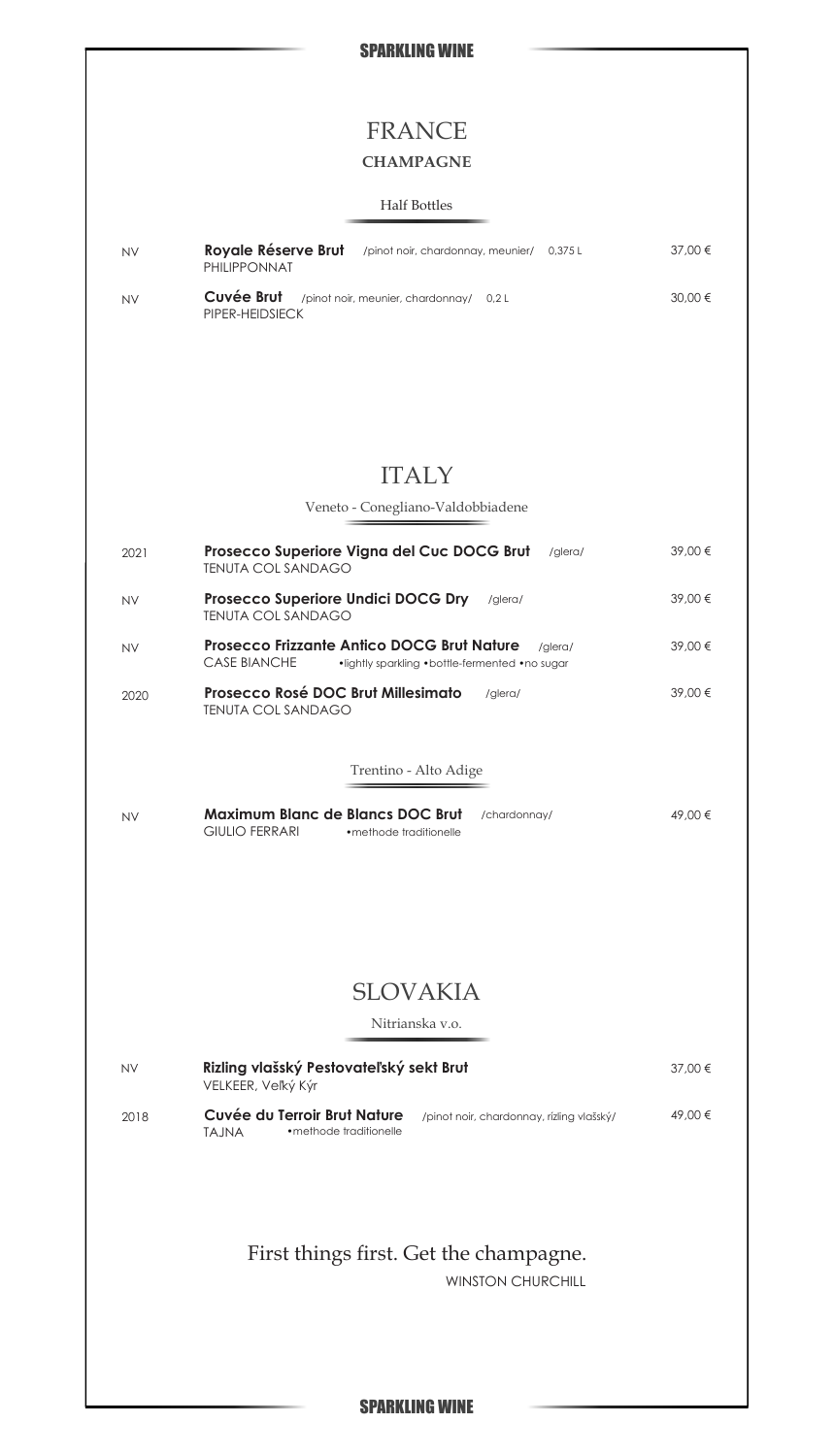# SLOVAKIA

#### Malokarpatská v.o.

| 2018 | Staré hory /riesling, silvánske zelené, silvánske červené/<br>•vegan<br>MALÉ DIVY, Modra | 45,00 € |
|------|------------------------------------------------------------------------------------------|---------|
| 2021 | <b>Pinot Blanc</b><br>SKOVAJSA, Pezinok                                                  | 40,00 € |
| 2020 | .low histamine<br>Veltlínske zelené<br>REPA WINERY, Dubová                               | 39,00 € |
| 2019 | Veltlínske zelené Goldeck<br>•natural •biodynamic •unfiltered<br>ZLATÝ ROH, Devín        | 47,00 € |
|      | Nitrianska v.o.                                                                          |         |
|      |                                                                                          |         |
| 2021 | Hetera<br><b>VINS WINERY</b>                                                             | 40,00 € |
| 2020 | Devín · sur lie · oak barrel<br>ŽITAVSKÉ VINICE, Černík                                  | 43,00 € |
| 2020 | Pinot Blanc Impression . Inatural . oak barrel<br>PIVNICA BRHLOVCE, Žemberovce           | 45,00 € |
| 2019 | Riesling<br>VELKEER, Veľký Kýr                                                           | 39,00 € |
| 2020 | Pálava /polosladké - medium sweet/<br>VELKEER, Veľký Kýr                                 | 39,00 € |
| 2018 | <b>Cuvée Sari</b> /semillon, sauvignon/<br><b>TAJNA</b>                                  | 49,00 € |
|      | Južnoslovenská v.o.                                                                      |         |
| 2015 | Riesling<br>/polosladké - medium sweet/<br>MIRO FONDRK                                   | 45,00 € |
| 2020 | Rizling vlašský ORANGE<br>•natural •oak barrel<br>KASNYIK, Strekov                       | 45,00 € |
| 2021 | <b>Sauvignon Blanc</b><br>VILÁGI WINERY, Chľaba                                          | 45,00 € |
|      | Stredoslovenská v.o.                                                                     |         |
| 2019 | <b>Chardonnay Battonage Selection</b><br>• barrique<br>CSERNUS, Vinica                   | 45,00 € |
|      |                                                                                          |         |
|      | <b>HUNGARY</b>                                                                           |         |
|      | Tokaj                                                                                    |         |
|      |                                                                                          |         |
| 2015 | Nyulászo Single Vineyard<br>/lipovina, furmint/<br>• oak barrel<br>SZENT TAMÁS           | 45,00 € |
|      | Balaton                                                                                  |         |
| 2017 | Sáfrankert Olaszrizling<br>/rizling vlašský/<br><b>FIGULA</b>                            | 45,00 € |
|      |                                                                                          |         |
|      |                                                                                          |         |
|      |                                                                                          |         |
|      | <b>WHITE WINE</b>                                                                        |         |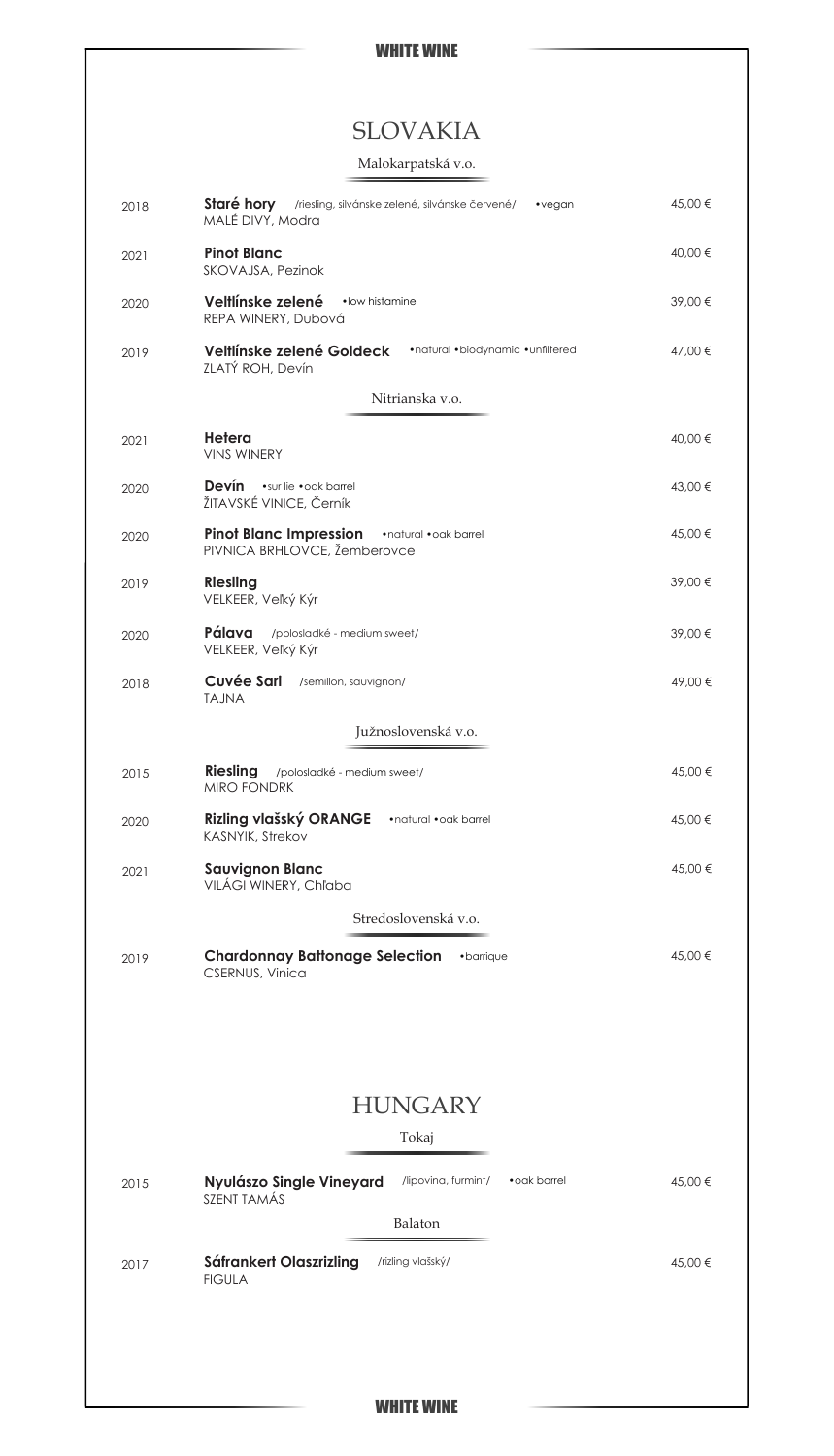| <b>AUSTRIA</b><br>Wachau<br>Grüner Veltliner Federspiel J&G<br>2021<br>HÖGL<br>Grüner Veltliner Smaragd Hochrein<br>2020<br><b>RUDI PICHLER</b><br><b>Riesling Federspiel Durnstein</b><br>2021<br><b>TEGERNSEERHOF</b><br><b>Riesling Loiben</b><br>2021<br>PICHLER - KRUTZLER<br><b>GERMANY</b><br>Mosel<br><b>Riesling Trocken</b><br>2021<br>NIK WEIS - ST. URBANS-HOF<br>Riesling Spätlese Feinherb Mehringer<br>/sladké - sweet/<br>2008<br>NIK WEIS - ST. URBANS-HOF<br><b>FRANCE</b><br>Bordeaux<br><b>Pezat Blanc</b><br>/sauvignon, muscadelle/<br>2020<br><b>JCP MALTUS</b><br>Burgundy<br><b>Chablis 1er Cru Montmains</b><br>/chardonnay/<br>2020<br><b>DOMAINE DES MALANDES</b><br><b>ITALY</b><br>Friuli - Venezia Giulia<br>· low histamine<br><b>Pinot Grigio DOC</b><br>2020<br>SPECOGNA<br>Pinot Grigio Ramato Riserva<br>• orange wine • oak barrel<br>2017<br>SPECOGNA<br><b>Sauvignon DOC</b><br>• low histamine<br>2021<br><b>SPECOGNA</b><br>Tuscany<br>Batár IGT<br>/chardonnay, pinot bianco/<br>•vegan •biodynamic •barrique<br>2014<br><b>QUERCIABELLA</b> | WHITE WINE |         |
|----------------------------------------------------------------------------------------------------------------------------------------------------------------------------------------------------------------------------------------------------------------------------------------------------------------------------------------------------------------------------------------------------------------------------------------------------------------------------------------------------------------------------------------------------------------------------------------------------------------------------------------------------------------------------------------------------------------------------------------------------------------------------------------------------------------------------------------------------------------------------------------------------------------------------------------------------------------------------------------------------------------------------------------------------------------------------------------|------------|---------|
|                                                                                                                                                                                                                                                                                                                                                                                                                                                                                                                                                                                                                                                                                                                                                                                                                                                                                                                                                                                                                                                                                        |            |         |
|                                                                                                                                                                                                                                                                                                                                                                                                                                                                                                                                                                                                                                                                                                                                                                                                                                                                                                                                                                                                                                                                                        |            |         |
|                                                                                                                                                                                                                                                                                                                                                                                                                                                                                                                                                                                                                                                                                                                                                                                                                                                                                                                                                                                                                                                                                        |            |         |
|                                                                                                                                                                                                                                                                                                                                                                                                                                                                                                                                                                                                                                                                                                                                                                                                                                                                                                                                                                                                                                                                                        |            | 40,00 € |
|                                                                                                                                                                                                                                                                                                                                                                                                                                                                                                                                                                                                                                                                                                                                                                                                                                                                                                                                                                                                                                                                                        |            | 69,00€  |
|                                                                                                                                                                                                                                                                                                                                                                                                                                                                                                                                                                                                                                                                                                                                                                                                                                                                                                                                                                                                                                                                                        |            | 45,00 € |
|                                                                                                                                                                                                                                                                                                                                                                                                                                                                                                                                                                                                                                                                                                                                                                                                                                                                                                                                                                                                                                                                                        |            | 55,00 € |
|                                                                                                                                                                                                                                                                                                                                                                                                                                                                                                                                                                                                                                                                                                                                                                                                                                                                                                                                                                                                                                                                                        |            |         |
|                                                                                                                                                                                                                                                                                                                                                                                                                                                                                                                                                                                                                                                                                                                                                                                                                                                                                                                                                                                                                                                                                        |            |         |
|                                                                                                                                                                                                                                                                                                                                                                                                                                                                                                                                                                                                                                                                                                                                                                                                                                                                                                                                                                                                                                                                                        |            | 40,00 € |
|                                                                                                                                                                                                                                                                                                                                                                                                                                                                                                                                                                                                                                                                                                                                                                                                                                                                                                                                                                                                                                                                                        |            | 59,00 € |
|                                                                                                                                                                                                                                                                                                                                                                                                                                                                                                                                                                                                                                                                                                                                                                                                                                                                                                                                                                                                                                                                                        |            |         |
|                                                                                                                                                                                                                                                                                                                                                                                                                                                                                                                                                                                                                                                                                                                                                                                                                                                                                                                                                                                                                                                                                        |            |         |
|                                                                                                                                                                                                                                                                                                                                                                                                                                                                                                                                                                                                                                                                                                                                                                                                                                                                                                                                                                                                                                                                                        |            |         |
|                                                                                                                                                                                                                                                                                                                                                                                                                                                                                                                                                                                                                                                                                                                                                                                                                                                                                                                                                                                                                                                                                        |            | 49,00 € |
|                                                                                                                                                                                                                                                                                                                                                                                                                                                                                                                                                                                                                                                                                                                                                                                                                                                                                                                                                                                                                                                                                        |            |         |
|                                                                                                                                                                                                                                                                                                                                                                                                                                                                                                                                                                                                                                                                                                                                                                                                                                                                                                                                                                                                                                                                                        |            | 79,00 € |
|                                                                                                                                                                                                                                                                                                                                                                                                                                                                                                                                                                                                                                                                                                                                                                                                                                                                                                                                                                                                                                                                                        |            |         |
|                                                                                                                                                                                                                                                                                                                                                                                                                                                                                                                                                                                                                                                                                                                                                                                                                                                                                                                                                                                                                                                                                        |            |         |
|                                                                                                                                                                                                                                                                                                                                                                                                                                                                                                                                                                                                                                                                                                                                                                                                                                                                                                                                                                                                                                                                                        |            | 43,00 € |
|                                                                                                                                                                                                                                                                                                                                                                                                                                                                                                                                                                                                                                                                                                                                                                                                                                                                                                                                                                                                                                                                                        |            | 60,00 € |
|                                                                                                                                                                                                                                                                                                                                                                                                                                                                                                                                                                                                                                                                                                                                                                                                                                                                                                                                                                                                                                                                                        |            | 43,00 € |
|                                                                                                                                                                                                                                                                                                                                                                                                                                                                                                                                                                                                                                                                                                                                                                                                                                                                                                                                                                                                                                                                                        |            |         |
|                                                                                                                                                                                                                                                                                                                                                                                                                                                                                                                                                                                                                                                                                                                                                                                                                                                                                                                                                                                                                                                                                        |            | 99,00€  |
|                                                                                                                                                                                                                                                                                                                                                                                                                                                                                                                                                                                                                                                                                                                                                                                                                                                                                                                                                                                                                                                                                        |            |         |

#### WHITE WINE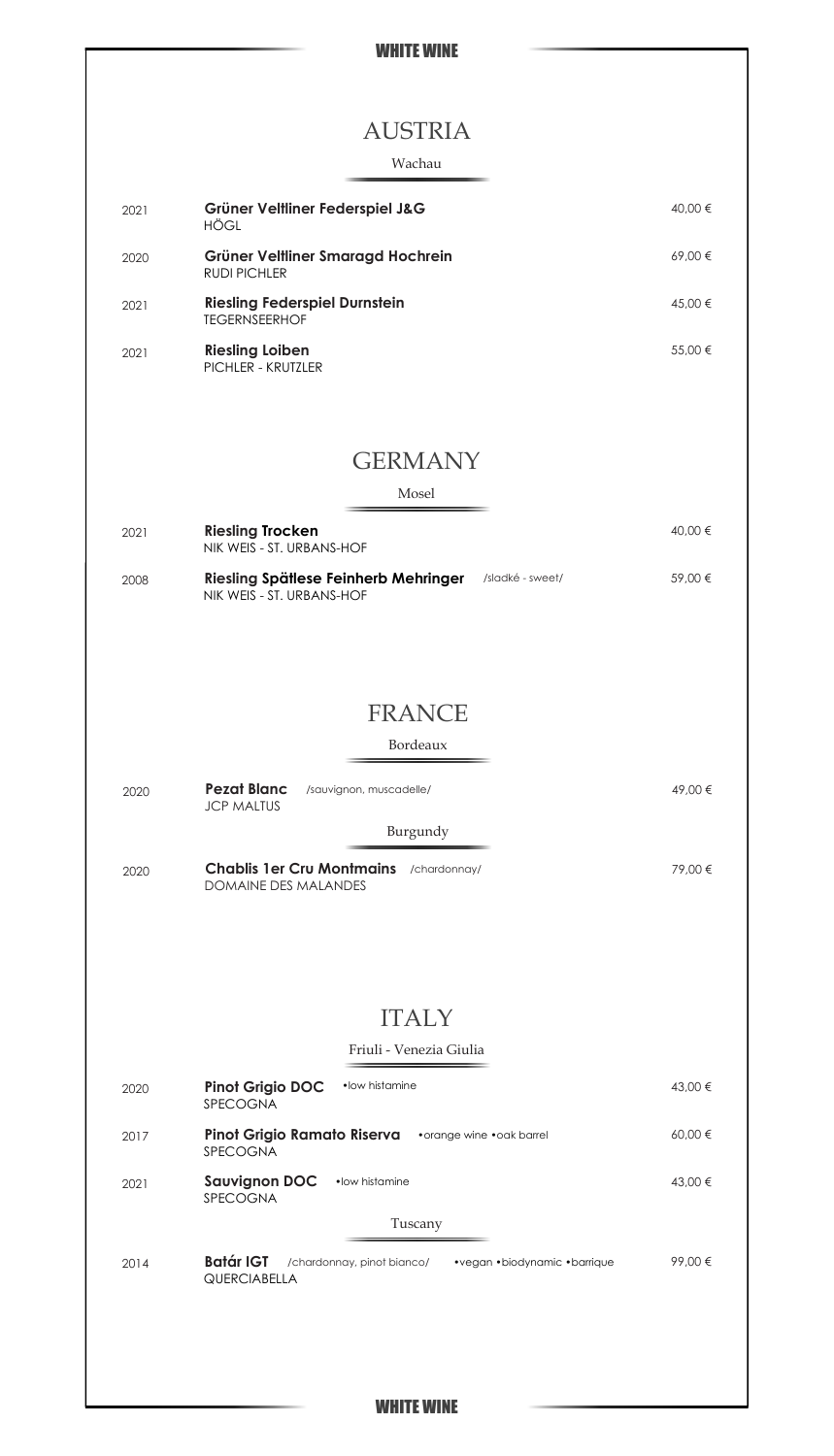

Wine & friends are a great blend. ERNEST HEMINGWAY

|      | <b>SLOVAKIA</b>                                                     |         |
|------|---------------------------------------------------------------------|---------|
|      | Nitrianska v.o.                                                     |         |
| 2021 | Cabernet Franc Rosé<br>/polosuché - medium dry/<br><b>TAJNA</b>     | 39,00 € |
| 2020 | Merlot Rosé Fresh<br><b>TAJNA</b>                                   | 38,00 € |
|      | <b>FRANCE</b>                                                       |         |
|      | Provence                                                            |         |
| 2021 | Château Lauzade Rosé /grenache, cinsault, syrah/<br>CHÂTEAU LAUZADE | 40,00 € |
|      | Château Cuvée Rosé / cinsault, grenache, syrah/                     | 45,00 € |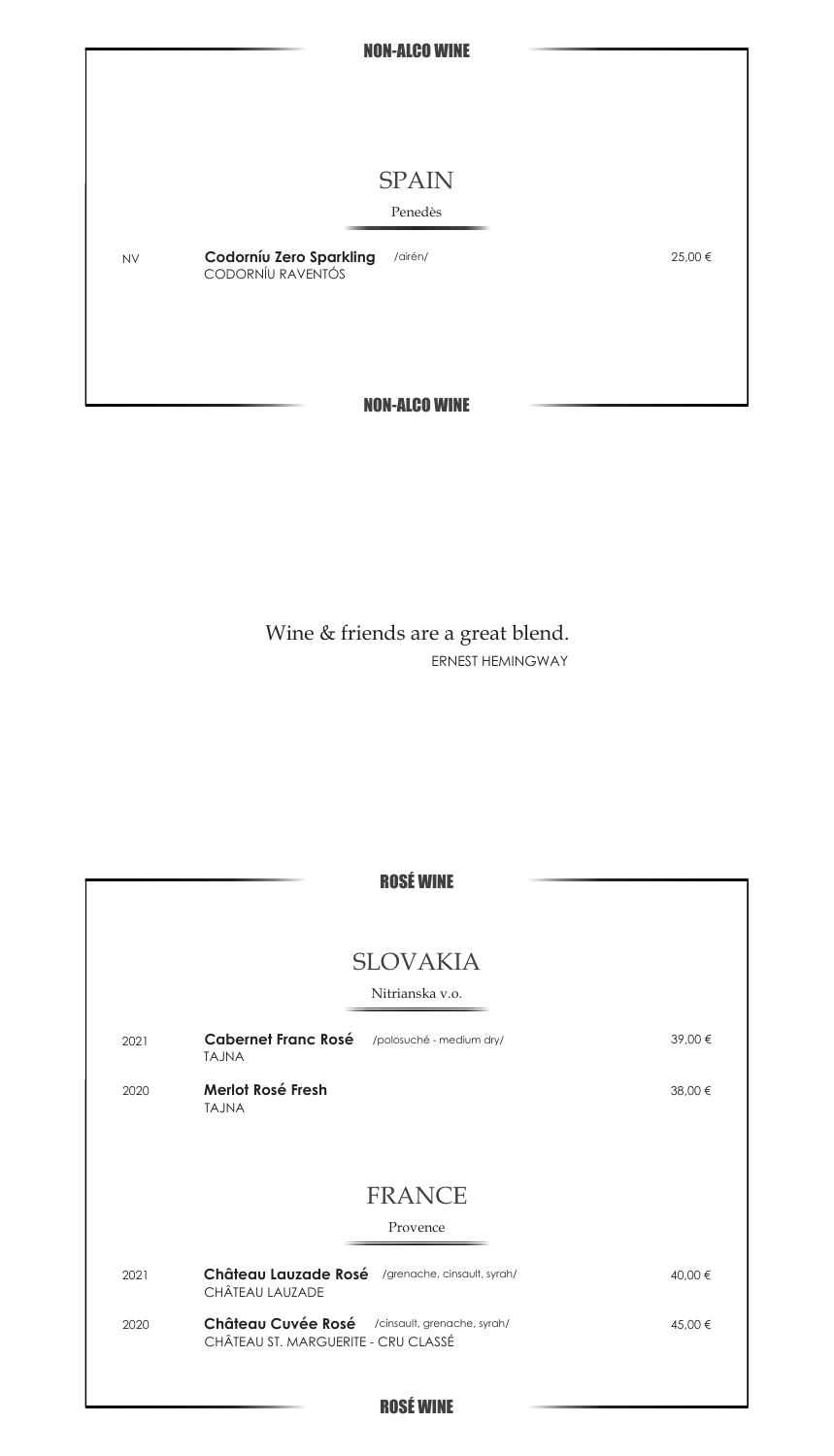# SLOVAKIA

#### Malokarpatská v.o.

| 2012 | <b>Alibernet OAKED</b><br>• oak barrel<br>REPA WINERY, Dubová                         | 49,00 € |
|------|---------------------------------------------------------------------------------------|---------|
|      | Nitrianska v.o.                                                                       |         |
| 2018 | Secret Reserva<br>/cabernet franc, cabernet sauvignon, merlot, dunaj/<br><b>TAJNA</b> | 59,00€  |
| 2016 | Hron •barrique 15m • unfiltered<br>ŽITAVSKÉ VINICE, Černík                            | 45,00 € |
| 2019 | <b>Dunai</b> •barrique 9m<br>TAJNA, Tajná                                             | 49,00 € |
|      | Južnoslovenská v.o.                                                                   |         |
| 2018 | Dunaj<br><b>VINS WINERY</b>                                                           | 40,00 € |
| 2016 | <b>Dunaj Selection</b><br>MARTIN POMFY, Strekov                                       | 59,00 € |
| 2018 | Frankovka modrá<br>.low histamine<br>MARTIN POMFY, Rúbaň                              | 40,00 € |
| 2015 | <b>Cabernet Sauvignon</b><br>VINKOR, Strekov                                          | 52,00 € |
| 2016 | Hron Barrique .barrique 26m .unfiltered<br>MIRO FONDRK, Jasová                        | 49,00 € |
| 2016 | <b>Pinot Noir Private Reserve</b><br>• barrique 20m • unfiltered<br>MIRO FONDRK, Belá | 59,00 € |
|      |                                                                                       |         |
|      |                                                                                       |         |
|      |                                                                                       |         |
|      |                                                                                       |         |
|      | <b>AUSTRIA</b>                                                                        |         |
|      | Burgenland                                                                            |         |
| 2016 | <b>Blaufränkisch Ried Altenberg Jois</b><br>ANITA UND HANS NITTNAUS                   | 50,00 € |
|      |                                                                                       |         |
|      |                                                                                       |         |
|      | <b>HUNGARY</b>                                                                        |         |
|      | Villány                                                                               |         |
| 2015 | Villányi Franc<br>/cabernet franc/<br>•barrique 18m<br>GERE TAMÁS & ZSOLT             | 52,00 € |

RED WINE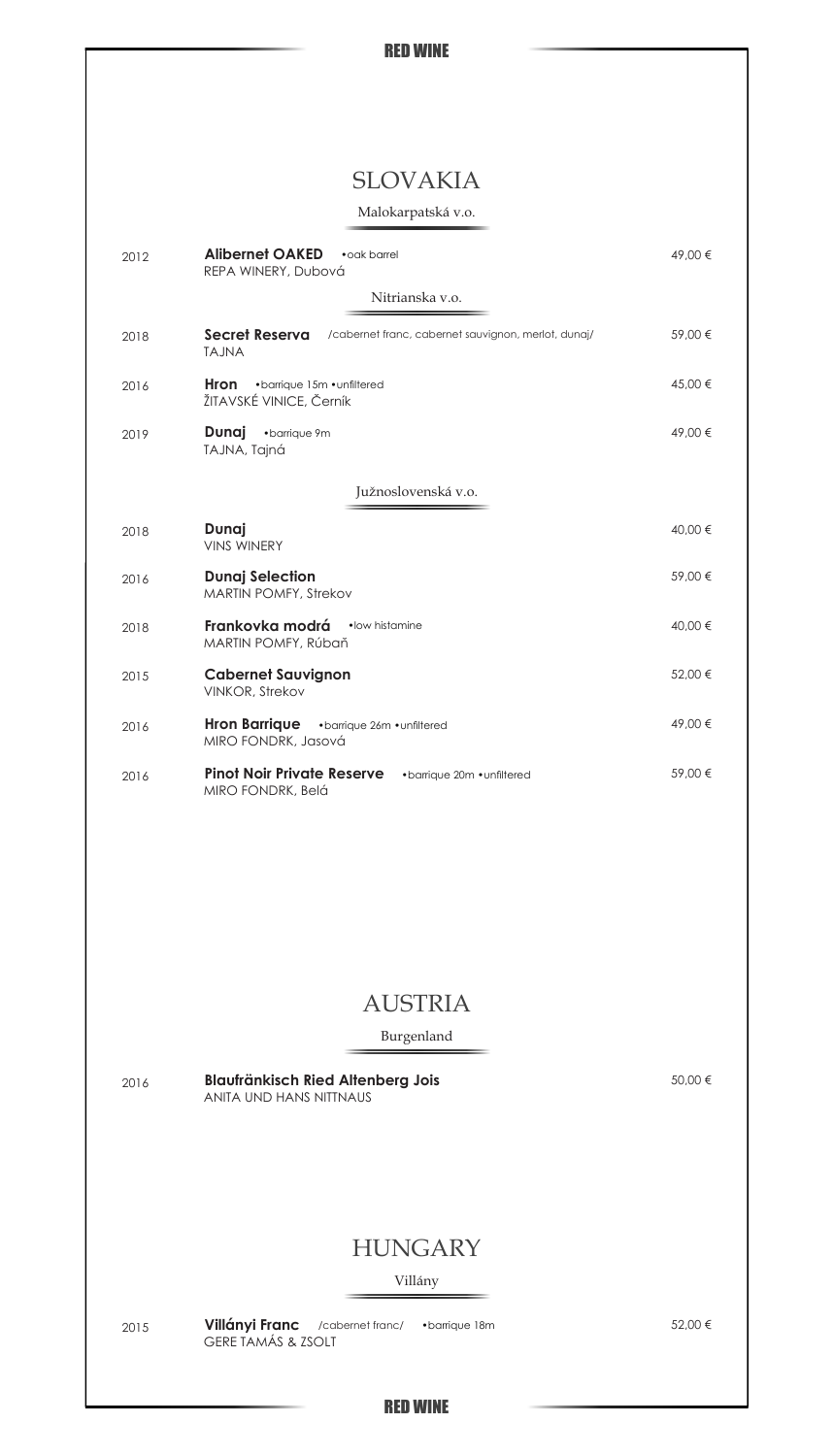# ITALY

Veneto

| 2016 | <b>Valpolicella Superiore</b><br>/corvina, rondinella, croatina, corvinone/<br>• traditional style<br><b>MARION</b> | 55,00 €  |
|------|---------------------------------------------------------------------------------------------------------------------|----------|
|      | Piedmont                                                                                                            |          |
| 2007 | <b>Barolo DOCG Le Coste - Mosconi</b><br>/nebbiolo/<br>•barrique 18m<br><b>ARMANDO PARUSSO</b>                      | 89,00 €  |
| 2015 | <b>Barolo DOCG Bussia</b><br>•barrique 18m<br>/nebbiolo/<br><b>ARMANDO PARUSSO</b>                                  | 129,00 € |
|      | Tuscany - Chianti                                                                                                   |          |
| 2016 | Chianti Classico DOCG Querciabella<br>/sangiovese/<br><b>QUERCIABELLA</b><br>• vegan • biodynamic                   | 55,00 €  |
| 2019 | Chianti Classico DOCG Fonterutoli<br>/sangiovese/<br>MAZZEI                                                         | 49,00 €  |
| 2017 | Chianti Classico Riserva DOCG Ser Lapo<br>/sangiovese/<br>MAZZEI                                                    | 59,00 €  |
|      | Tuscany - Montalcino                                                                                                |          |
| 2013 | Tenuta Nuova Brunello di Montalcino DOCG<br>/sangiovese/<br><b>CASANOVA DI NERI</b>                                 | 169,00€  |
| 2015 | <b>Brunello di Montalcino DOCG</b><br>/sangiovese/<br>• traditional style<br><b>PIANCORNELLO</b>                    | 70,00 €  |
| 2015 | <b>Brunello di Montalcino DOCG</b><br>/sangiovese/<br>• modern style<br><b>LA FIORITA</b>                           | 75,00 €  |
| 2006 | <b>Brunello di Montalcino DOCG Riserva</b><br>/sangiovese/<br><b>LA FIORITA</b>                                     | 109,00 € |
|      | Tuscany - 'Super Tuscans'                                                                                           |          |
| 2017 | Le Serre Nuove<br>/merlot, cabernet sauvignon, cabernet franc, petit verdot/<br>TENUTA DELL'ORNELLAIA               | 85,00 €  |
| 2013 | /cabernet sauvignon, cabernet franc/<br>Sassicaia<br><b>TENUTA SAN GUIDO</b>                                        | 399,00€  |
| 2014 | Sassicaia<br>/cabernet sauvignon, cabernet franc/<br><b>TENUTA SAN GUIDO</b>                                        | 399,00€  |
| 2016 | /cabernet sauvignon, cabernet franc/<br>Sassicaia<br><b>TENUTA SAN GUIDO</b>                                        | 399,00€  |
|      | Puglia                                                                                                              |          |
| 2018 | Primitivo di Manduria Vigne Vecchie<br><b>VIGNETI DI SALENTO</b>                                                    | 55,00 €  |
|      | Sicily                                                                                                              |          |
| 2018 | Zisola Noto Rosso DOC<br>/nero d'avola/<br>•barrique 10m<br>MAZZEI                                                  | 45,00 €  |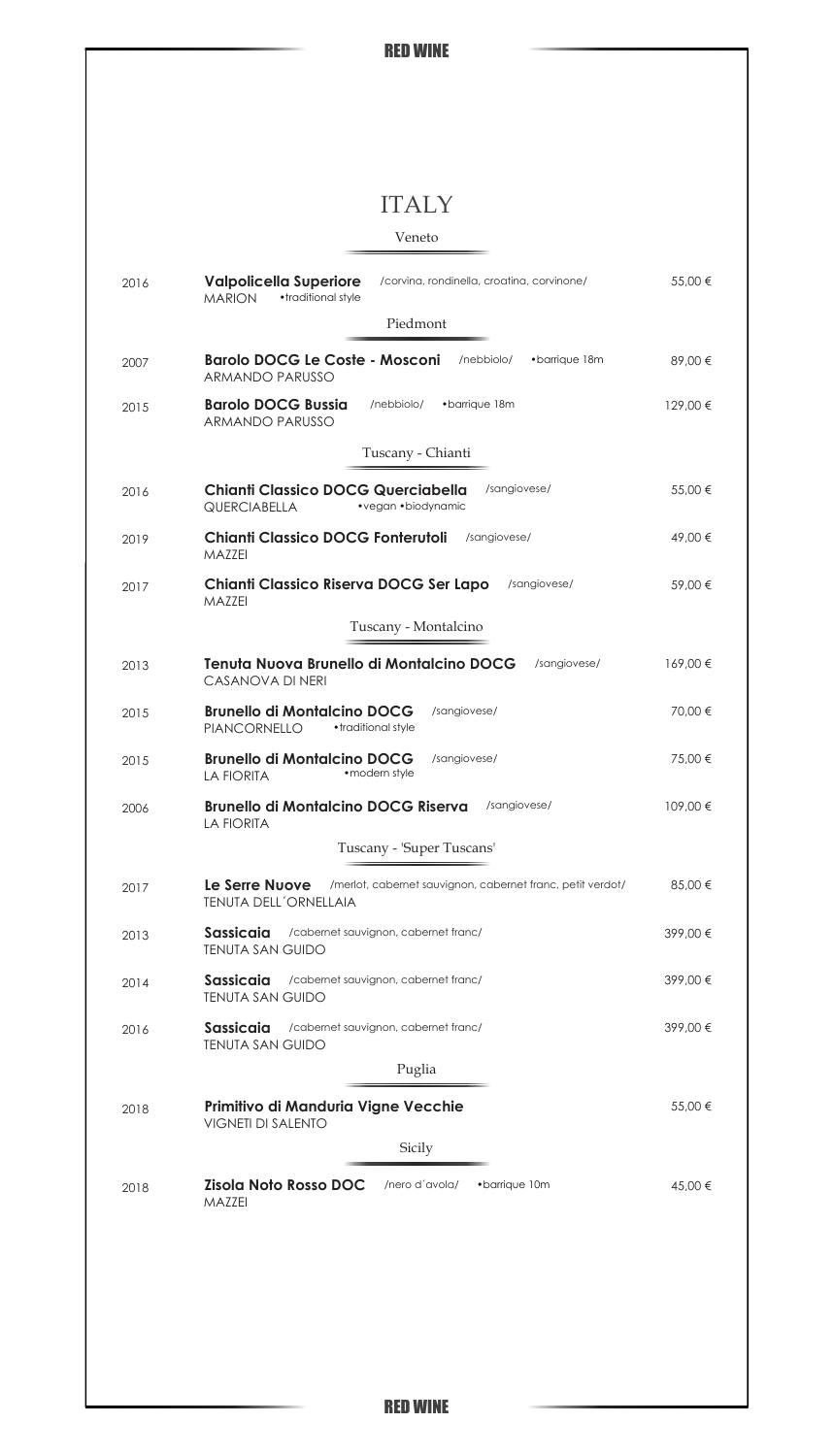# FRANCE

Bordeaux - Saint-Émilion

| 2014 | Château Teyssier Grand Cru<br>/merlot, cabernet franc/<br><b>JCP MALTUS</b>               | 55,00 €      |
|------|-------------------------------------------------------------------------------------------|--------------|
| 2015 | Château La Forge Grand Cru<br>/merlot, cabernet franc/<br><b>JCP MALTUS</b>               | 89,00€       |
| 2016 | Château La Forge Grand Cru<br>/merlot, cabernet franc/<br><b>JCP MALTUS</b>               | 79,00 €      |
| 2014 | Le Carré Grand Cru<br>/merlot, cabernet franc/<br><b>JCP MALTUS</b>                       | $115,00 \in$ |
| 2016 | Le Carré Grand Cru<br>/merlot, cabernet franc/<br><b>JCP MALTUS</b>                       | 115,00 €     |
|      | Bordeaux - Pomerol                                                                        |              |
| 2009 | Clinet<br>/merlot, cabernet sauvignon, cabernet franc/<br>CHÂTEAU CLINET                  | 399,00 €     |
|      |                                                                                           |              |
|      | <b>SPAIN</b>                                                                              |              |
|      | Ribera del Duero                                                                          |              |
|      |                                                                                           |              |
| 2019 | Aalto<br>/tempranillo/<br><b>BODEGAS AALTO</b>                                            | 75,00 €      |
|      | Rioja                                                                                     |              |
|      | Selección de la Familia Reserva<br>/tempranillo/                                          | 59,00 €      |
| 2016 | LUIS CAÑAS                                                                                |              |
|      | <b>ARGENTINA</b><br>Mendoza                                                               |              |
|      |                                                                                           |              |
| 2021 | <b>Finca Las Moras Malbec</b><br>FINCA LAS MORAS                                          | 40,00 €      |
| 2017 | <b>Malbec Gran Reserva</b><br>MASCOTA VINEYARDS                                           | 49,00 €      |
| 2015 | The President's Blend<br>/malbec, cabernet sauvignon, syrah/<br><b>ESCORIHUELA GASCON</b> | 69,00€       |
|      |                                                                                           |              |
|      |                                                                                           |              |

RED WINE